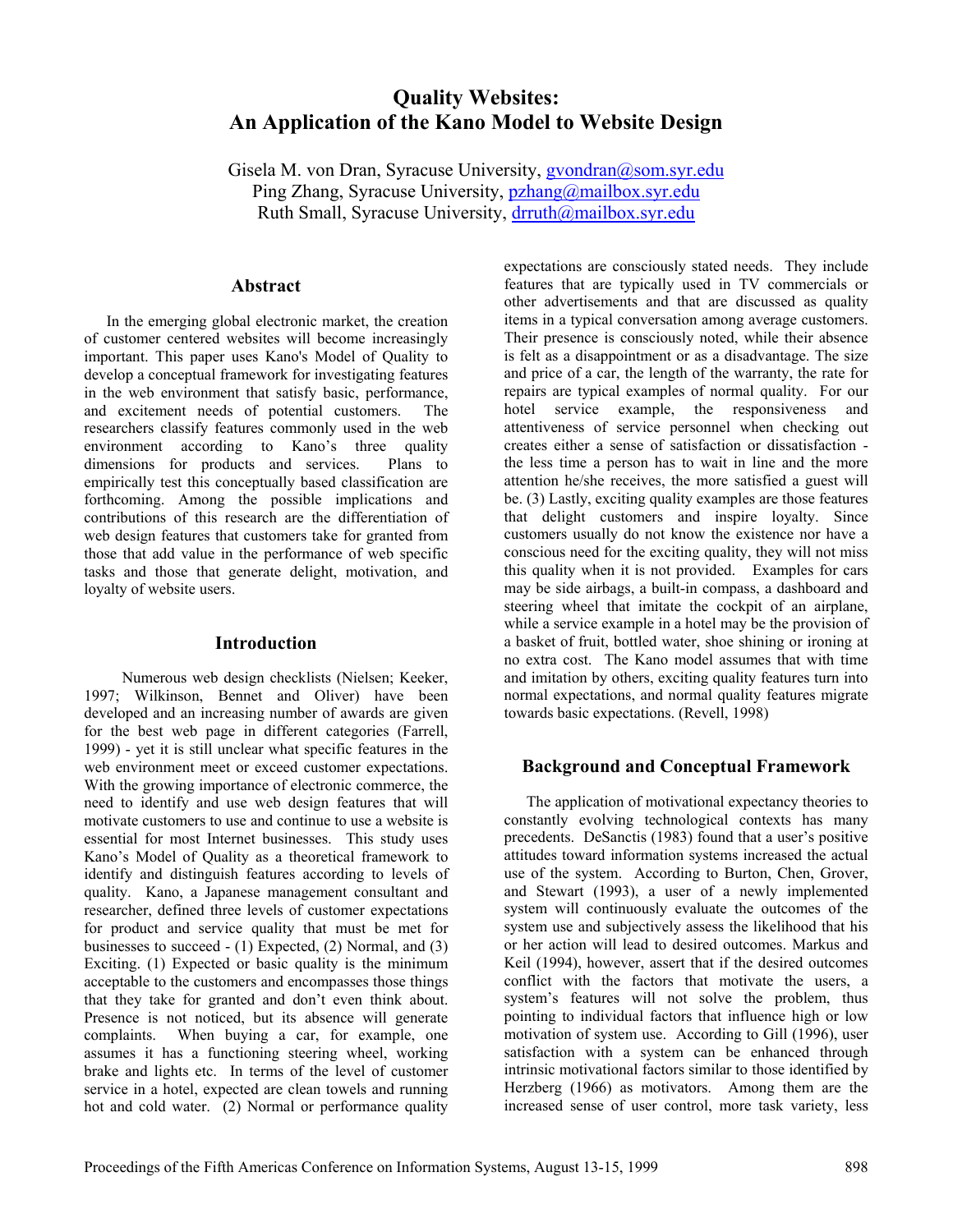task routine, and a capability to move task performance to higher levels. The Kano model of customer satisfaction as a function of need fulfillment refines Herzberg's identification of hygiene and motivator factors by dividing system outcomes, products or services, along three expected quality dimensions: expected, normal, and exciting.

#### **Application to the Web Environment**

In the web environment, users are consumers. They browse or "surf" the Internet, access, retrieve, and share information, interact with others over the Internet, order products or trade stocks, and obtain entertainment. The web as a whole serves consumers' needs with these activities. A particular website delivers a special service. The quality of this service plays a similar role as the quality of services to consumers in other domains such as hospitals or hotels, or the customer service of a bookstore. Without face-to-face human interaction in the web environment, service adjustments based on verbal or nonverbal (such as body language) cues are impossible. Thus the design of the website is of even greater importance in delivering the service.

In order to have a systematic examination of features commonly used in website designs, we applied the Kano model to the web environment. Specifically, we are interested in examining what consumer quality need a particular feature can fulfill. The *expected* features, those that are taken for granted, should support expected needs of users on a website. Examples could be active links and legibility. *Normal* features are those that get the website "into the game" and thus contribute to the normal quality of the website. Links to related materials and support for different platforms are examples of normal features. *Exciting* features should make users delighted about the website, be things they usually do not expect from a website but excite when they are there. These features may generate user loyalty. An example of exciting features can be social feedback associated with using the website, such as customer's reputation building that occurs on eBay.com.

To make the web features comprehensible, we grouped them into commonly identified categories. When examining the quality nature of each feature, we discovered several methodological constraints. (1) A specific feature can be regarded differently depending on the purpose of a website. For example, "complete coverage of information" on a particular topic is a normal feature on an educational website. "Complete coverage of information" on a book can be, however, an exciting feature of an online bookstore website where one may unexpectedly find other books related to the topic, the interests of others who bought the book, other books by the same author, to name a few. (2) The quality nature of a particular feature is dependent on the characteristics of the user population. For example, a "normal" feature to elderly people can be considered an "expected" feature by younger people. (3). The evolution of a feature from "exciting" to "normal" and to "expected" can be much faster in the "web time" than in Kano's "time" of products or services.

The intent of this article is to construct a framework of examining web features without restriction to a particular kind of website or a particular population of users. Thus, the examples we use in the application of the Kano model are to be illustrative. The preliminary result of applying the Kano model to website design is depicted in Table 1. We list a maximum of two examples for each quality of each category.

### **Implications for Research and Practice**

As the use of the web increases, indicated by 10,000 new subscribers per day to AOL alone, the quality character of website features becomes crucial to ensure user satisfaction with services provided by websites. This paper lays out a framework for examining quality features of websites. The result has implications for both research in this area and practice in designing websites. An empirical study is planned to test the conceptual framework and to evaluate the quality features for different types of services provided by websites. For example, electronic-commerce websites have to meet different consumer needs than educational websites or entertainment websites.

When designing a website, designers need to be aware of the implications of the quality character of features. Because the existence of expected features is taken for granted, the lack of the expected features in a website will contribute to user dissatisfaction. Therefore, web designers want to ensure that all of these features are in place. The designers should also be aware that the existence of these features does not automatically generate user satisfaction with the website. Nor do they get the website into the game. The normal features facilitate task performance and will satisfy overtly stated needs of customers. The lack of these features will be noticed and disappoint users. The existence of them will make users feel that their perceived needs are fulfilled. Web designers want to make sure that these features are included in the website so that the website is regarded as relevant and useful. The exciting features are the ones that surprise the users, impress them, fulfill their latent needs, make them delighted, engender enthusiasm, and build their loyalty and motivation to the website. They are desirable for businesses that want to create a competitive strategic advantage.